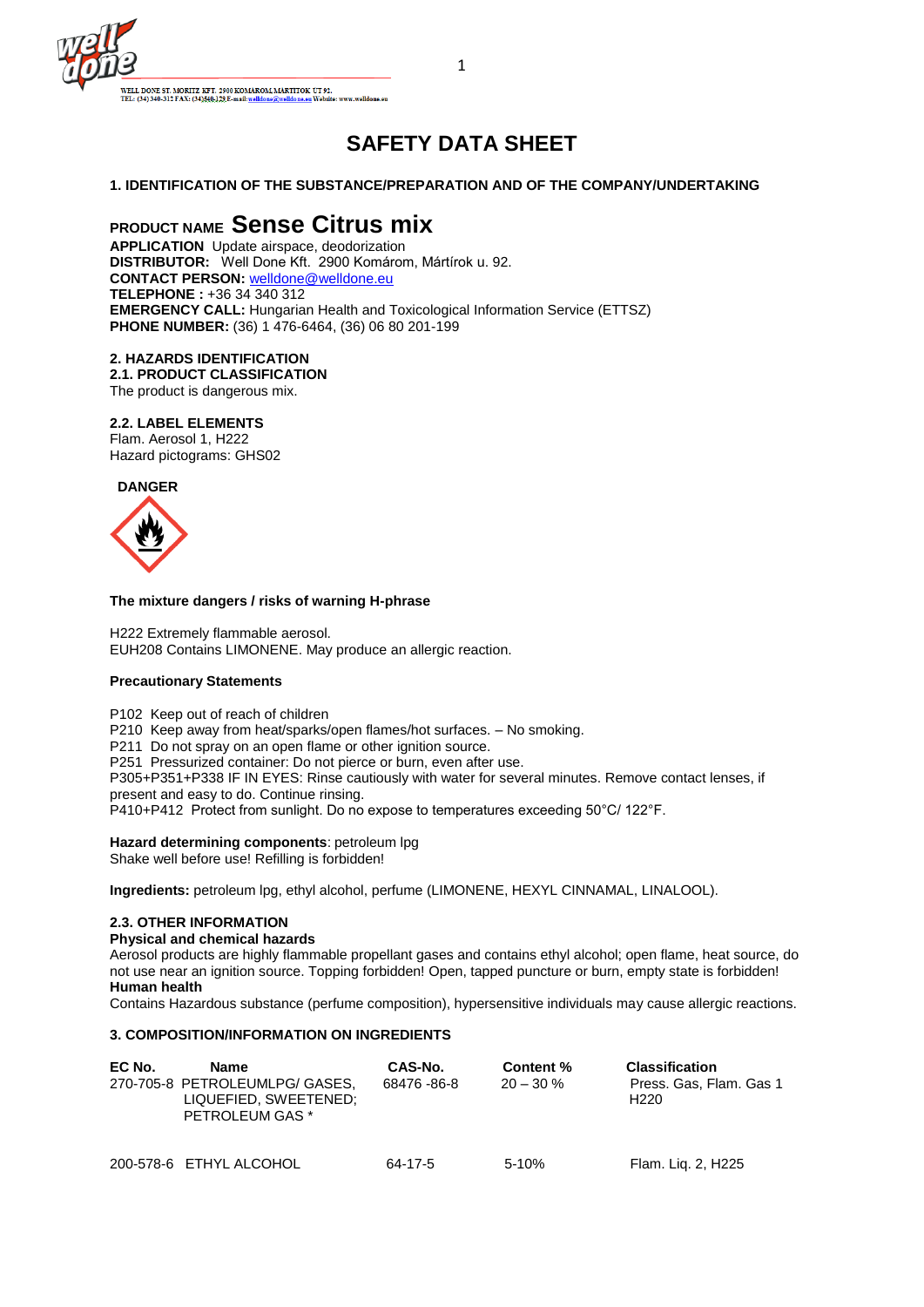.<br>WELL DONE ST. MORITZ KFT. 2900 KOMÁROM, MÁRTÍTOK ÚT 92.<br>IEL: (34) 340-312 FAX: (34)<u>540-129</u> E-mail: <u>welldone@welldone.eu</u> Website: www.welldone.eu

 227-813-5 ODOUR (MIXTURE) 5989-27-5 0,9 -1,1 % Skin Sens. 1, H317 (LIMONENE) Asp. Tox. 1, H304;

 Flam. Liq. 1, H226, Skin Irrit. 2, H315, Aquatic Chronic 1, H410

The Full Text for all H-Phrases is Displayed in Section 16

\*The classifications of this chemical raw material has been carried out by the manufacturer/supplier.

#### **4. FIRST-AID MEASURES**

#### **4.1.GENERAL INFORMATION**

Move the exposed person to fresh air at once. Get medical attention if any discomfort continues. **Inhalation**

Move the exposed person to fresh air at once. When breathing is difficult, properly trained personnel may assist affected person by administering oxygen. Keep the affected person warm and at rest. Get prompt medical attention.

**Ingestion** Rinse mouth with water. In case of onset of complaints, seek medical attention! An unconscious victim must not be watered! Do not induce vomiting!

#### **Skin contact**

Wash the skin immediately with soap and water. Get medical attention if any discomfort continues.

## **Eye contact**

Make sure to remove any contact lenses from the eyes before rinsing. Promptly wash eyes with plenty of water while lifting the eye lids. Continue to rinse for at least 15 minutes. Get medical attention if any discomfort continues.

#### **4.2. MOST IMPORTANT SYMPTOMS AND EFFECTS, BOTH ACUTE AND DELAYED**

inhalation of large quantities dizziness, swallowing, nausea and vomiting may occur. **4.3. INDICATION OF ANY IMMEDIATE MEDICAL ATTENTION AND SPECIAL TREATMENT NEEDED** Medical assistance needed in case of ingestion.

Notes to Physician Treat symptomatically.

#### **5. FIRE-FIGHTING MEASURES**

The product is flammable, hazardous process gases due to fire in the product in an explosive mixture with air can form. Explosion limits in air: Propane: lower: 2.1% by volume, the top 9.5% by volume

Butane: lower: 1.8% by volume, the top 8.4% by volume

#### **5.1.EXTINGUISHING MEDIA**

Use: Powder. Dry chemicals, sand, dolomite etc. Water spray, fog or mist.

#### **5.2.SPECIAL FIRE FIGHTING PROCEDURES**

Containers close to fire should be removed or cooled with water. Use water to keep fire exposed containers cool and disperse vapours. Avoid breathing fire vapours. Be aware of risk of fire re-starting, and risk of explosion. **5.3.SPECIFIC HAZARDS** 

Aerosol containers can explode when heated, due to excessive pressure build-up.

#### **5.4.PROTECTIVE MEASURES IN FIRE**

Self-contained breathing apparatus and full protective clothing should be worn in case of fire.

### **6. ACCIDENTAL RELEASE MEASURES**

#### **6.1.PERSONAL PRECAUTIONS**

Wear protective clothing as described in Section 8 of this safety data sheet. Do not smoke, use open fire or other sources of ignition. Avoid inhalation of spray mist and contact with skin and eyes. Provide adequate ventilation. **6.2.ENVIRONMENTAL PRECAUTIONS** 

The product should not be dumped in nature but collected and delivered according to agreement with the local authorities.

#### **6.3.SPILL CLEAN UP METHODS**

Wear necessary protective equipment. Extinguish all ignition sources. Avoid sparks, flames, heat and smoking. Ventilate. Let evaporate. Keep out of confined spaces because of explosion risk. If leakage cannot be stopped, evacuate area.

# **6.4. REFERENCE TO OTHER SECTIONS**

For waste disposal, see section 8 ; 11; 13.

### **7. HANDLING AND STORAGE**

#### **7.1. PRECAUTIONS FOR SAFE HANDLING**

Keep away from heat, sparks and open flame. Avoid spilling, skin and eye contact. Ventilate well, avoid breathing vapours. Use approved respirator if air contamination is above accepted level. Eliminate all sources of ignition. Do not eat, drink or smoke when using the product. Avoid forming spray/aerosol mists. Provide good ventilation.

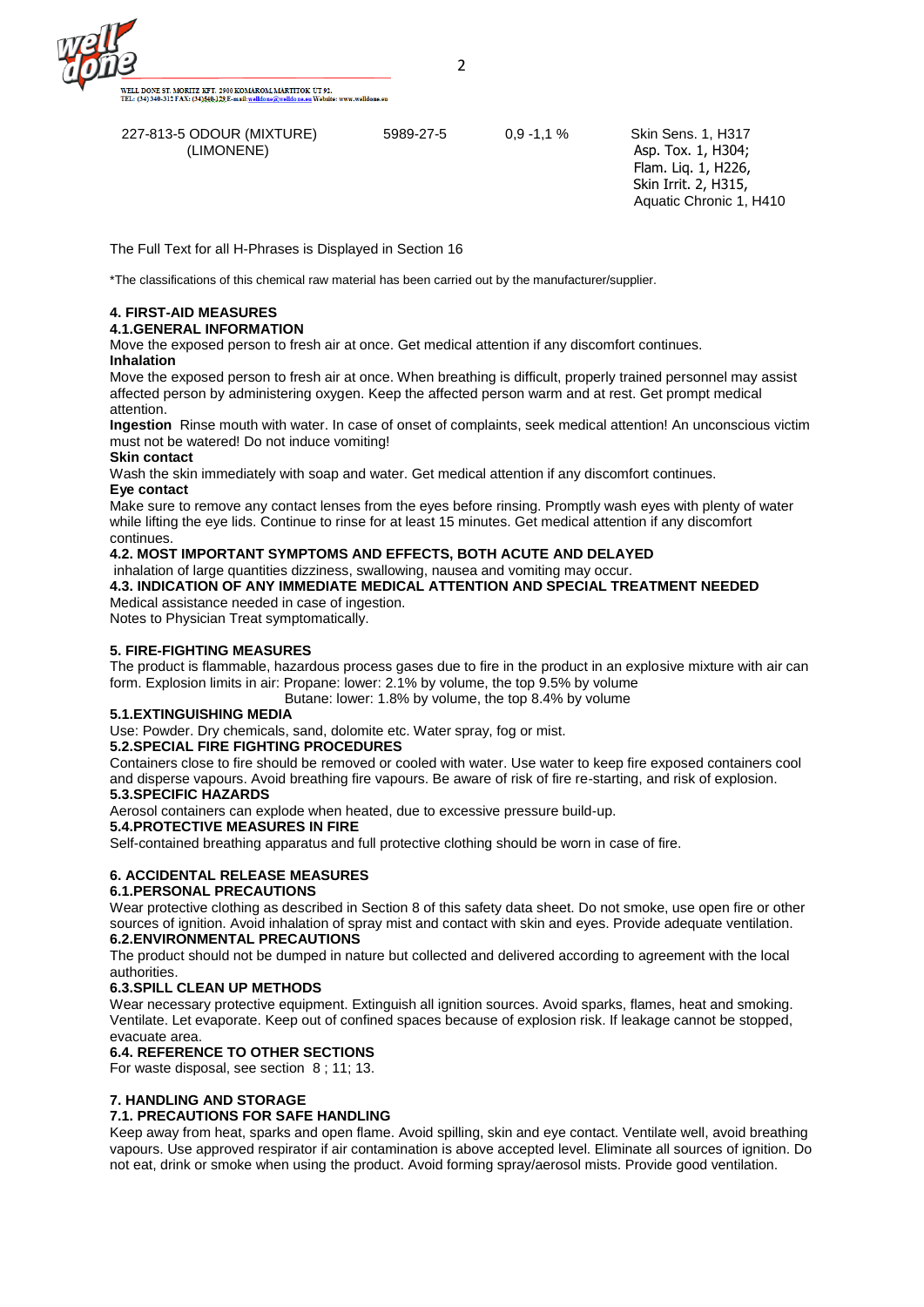

WELL DONE ST. MORITZ KFT. 2900 KOMÁROM, MÁRTÍTOK ÚT 92.<br>TEL: (34) 340-312 FAX: (34<u>)540-129</u>.E-mail:<u>welldone@welldone.eu</u> Website: wv rw.welldone.er

Observe occupational exposure limits and minimise the risk of inhalation of vapours and mist. Protect against direct sunlight.

#### **7.2. CONDITIONS FOR SAFE STORAGE**

Aerosol cans: Must not be exposed to direct sunlight or temperatures above 50°C. Keep away from heat, sparks and open flame. Keep away from food, drink and animal feeding stuffs. Protect against physical damage and/or friction. Protect from light, including direct sunrays. Do not store near heat sources or expose to high temperatures. Keep out of reach of children!

#### **8. EXPOSURE CONTROLS/PERSONAL PROTECTION**

#### **8.1**. **WORKPLACE EXPOSURE LIMITS**

petroleumlpg/ gases, liquefied, sweetened; petroleum gas TWA - 8 Hrs : 1000 ppm STEL - 15 Min : 1000 ppm

#### **8.2.EXPOSURE CONTROLS**

**Technical measures:** not necessary

**Personal protective equipments:**

**Respiratory equipment:** No specific recommendation made, but respiratory protection must be used if the general level exceeds the recommended occupational exposure limit.

**Hand protection :** Use protective gloves.

**Eye protection :**Use eye protection.

**Hygiene measures**: DO NOT SMOKE IN WORK AREA! Wash hands at the end of each work shift and before eating, smoking and using the toilet. Promptly remove any clothing that becomes contaminated. When using do not eat, drink or smoke.

# **9. PHYSICAL AND CHEMICAL PROPERTIES**

**9.1. INFORMATION ON BASIC PHYSICAL AND CHEMICAL PROPERTIES**

APPEARANCE Aerosol.<br>COLOUR Unspecif COLOUR Unspecified<br>
ODOUR
Perfume Perfume<br>Flammable FLAMMABILITY **9.2. OTHER INFORMATION** No data

**10. STABILITY AND REACTIVITY**

#### **10.1. REACTIVITY**

aerosol individual components of the air can form an explosive mixture.

## **10.2.STABILITY**

Stable under normal temperature conditions and recommended use. Stable under the prescribed storage conditions.

#### **10.3.CONDITIONS TO AVOID**

Avoid heat, flames and other sources of ignition.

#### **10.4.INCOMPATIBLE MATERIALS**

Avoid contact with: Strong oxidising agents. Strong alkalis. Strong mineral acids. Flammable/combustible material.

### **10.5.HAZARDOUS DECOMPOSITION PRODUCTS**

Fire creates: Vapours/gases/fumes of: Carbon monoxide (CO). Carbon dioxide (CO2).

### **11. TOXICOLOGICAL INFORMATION**

### **11.1. INFORMATION ON TOXICOLOGICAL EFFECTS**

According to the manufacturer the product does not present a human health risk when properly, correctly used, stored, disposed of.

Acute toxicity No known effect.

Skin corrosion/irritation No known effect.

Serious eye damage/eye irritation Irritating to eyes.

Skin sensitization contains sensitizing substance (fragrance combinations), hypersensitive individuals may cause allergic reactions. In case of persistent and repeated contact redness, irritation may occur.

Respiratory sensitization No known effect.

Germ cell mutagenicity No known effect.

Neurological Effects No known effect.

Reproductive toxicity No known effect.

Developmental toxicity No known effect.

Teratogenicity No known effect.

STOT - single exposure No known effect.

STOT - repeated exposure No known effect.

Target Organ Effects No known effect.

Aspiration hazard No known effect.

Carcinogenicity No known effect.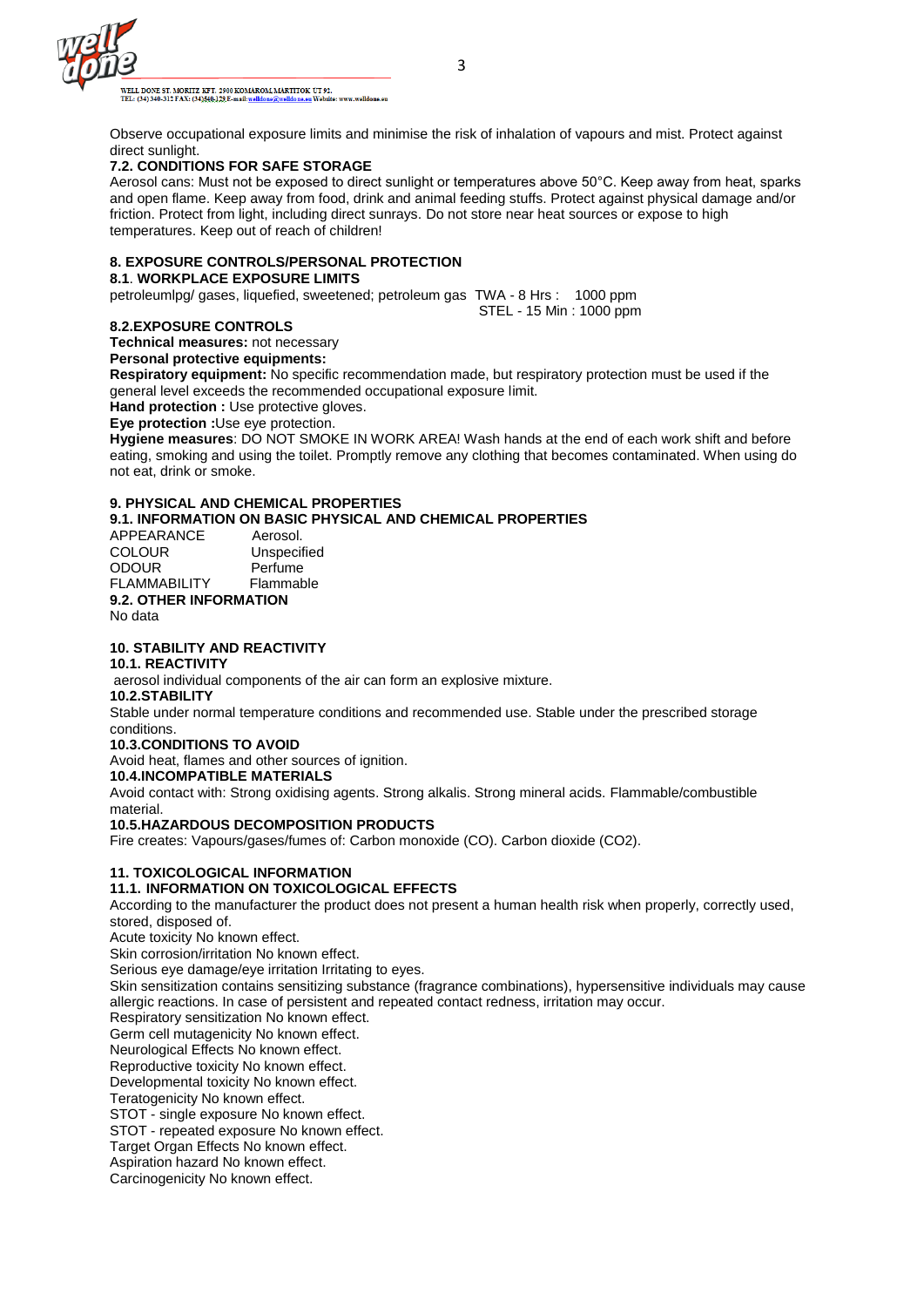

.<br>WELL DONE ST. MORITZ KFT. 2900 KOMÁROM, MÁRTÍTOK ÚT 92.<br>TEL: (34) 340-312 FAX: (34<u>)540-129 E-mail: welldone@welldone.eu</u> Website: www.welldone.eu

#### **11.2. PRODUCT INFORMATION:**

**Inhalation** :May cause irritation to the respiratory system. Vapours may cause headache, fatigue, dizziness and nausea. Prolonged inhalation of high concentrations may damage respiratory system. **Skin contact** : In case of persistent and repeated contact redness, irritation may occur. **Eye contact** :Irritating to eyes.

#### **12. ECOLOGICAL INFORMATION**

**12.1.ECOTOXICITY** :The product is not expected to be hazardous to the environment. There are no data on the ecotoxicity of this product. **12.2.BIOACCUMULATION** :No data **12.3. MOBILITY IN SOIL** - No data **12.4. RESULTS OF PBT AND VPVB** - No data **12.5. OTHER ADVERSE EFFECTS** - No data

#### **13. DISPOSAL CONSIDERATIONS**

When handling waste, consideration should be made to the safety precautions applying to handling of the product. Do not puncture or incinerate even when empty. Dispose of waste and residues in accordance with local authority requirements. Environmental manager must be informed of all major spillages. Contact supplier for disposal information. Make sure containers are empty before discarding (explosion risk).

#### **14. TRANSPORT INFORMATION**

#### **PROPER SHIPPING NAME** AEROSOLS **UN NO. ROAD** 1950 **ADR CLASS NO.** 2.1 **ADR CLASS** Class 2: Gases **TUNNEL RESTRICTION CODE** 2 ( D ) **ADR LABEL NO.** 2.1 **UN NO. SEA** 1950 **IMDG CLASS** 2.1 **EMS** F-D, S-U **UN NO. AIR** 1950 **AIR CLASS** 2.1

#### **15 REGULATORY INFORMATION**

Safety, health and environmental regulations/legislation specific for the substance or mixture Regulation (EC) No 1272/2008 of the European Parliament and of the council of 16 December 2008 on classification, labelling and packaging of substances and mixtures, amending and repealing Directives 67/548/EEC and 1999/45/EC, and amending Regulation (EC) No 1907/2006 Minister of Health Regulation of September 28, 2005 on list of hazardous substances, their classification and marking (Journal of Laws No. 201, item 1674, 2005); Minister of Health Regulation of September 2, 2003 on criteria and classification measures for chemical substances and preparations (Journal of Laws No. 171, item 1666, 2003); Minister of Economy Regulation of December 21, 2005 on basic requirements for individual protection measures (Journal of Laws No. 259, item 2175, 2005); Hazardous Products Transport Act of October 28, 2002 (Journal of Laws No. 199, item 1671, 2002); Minister of Health Regulation of September 2, 2003 on marking requirements for containers with hazardous substances and preparations (Journal of Laws No. 173, item 1679, 2003) Composition and microbiological purity must conform to valid directives of EU.

Neither the ingredients nor the preparation classify as "Dangerous" by the criteria of European Community Directive 93/21/EEC which sets out a revised Annex VI to the Dangerous Substances Directive 67/548.EEC. Regulation (EC) No 1907/2006 of the European Parliament and of the Council of 18 December 2006 concerning the Registration, Evaluation, Authorisation and Restriction of Chemicals (REACH), establishing a European Chemicals Agency, amending Directive 1999/45/EC and repealing Council Regulation (EEC) No 793/93 and Commission Regulation (EC) No 1488/94 as well as Council Directive 76/769/EEC and Commission Directives 91/155/EEC, 93/67/EEC, 93/105/EC and 2000/21/EC (Official Journal of the European Union L 396, 30.12.2006) Communication of the Commission concerning the date of mandatory application of the updated inventory and common nomenclature of ingredients employed in cosmetic products (Official Journal of the European Union C 10, 16.01.2007) Commission Regulation (EC) No 907/2006 of 20 June 2006 amending Regulation (EC) No 648/2004 of the European Parliament and of the Council on detergents, in order to adapt Annexes III and VII thereto ( Official Journal of the European Union, L 168 z21.06.2006 r.)

#### **16 OTHER INFORMATION EXPLANATIONS USED FOR THE HAZARD**

**Press Gas 1:** Gas under pressure , category 1 **Flam. Gas 1:** Flammable gas, category 1 **Flam Aerosol 1:** Flammable aerosol, category 1 **Flam. Liquid 2:** Flammable liquid, category 2